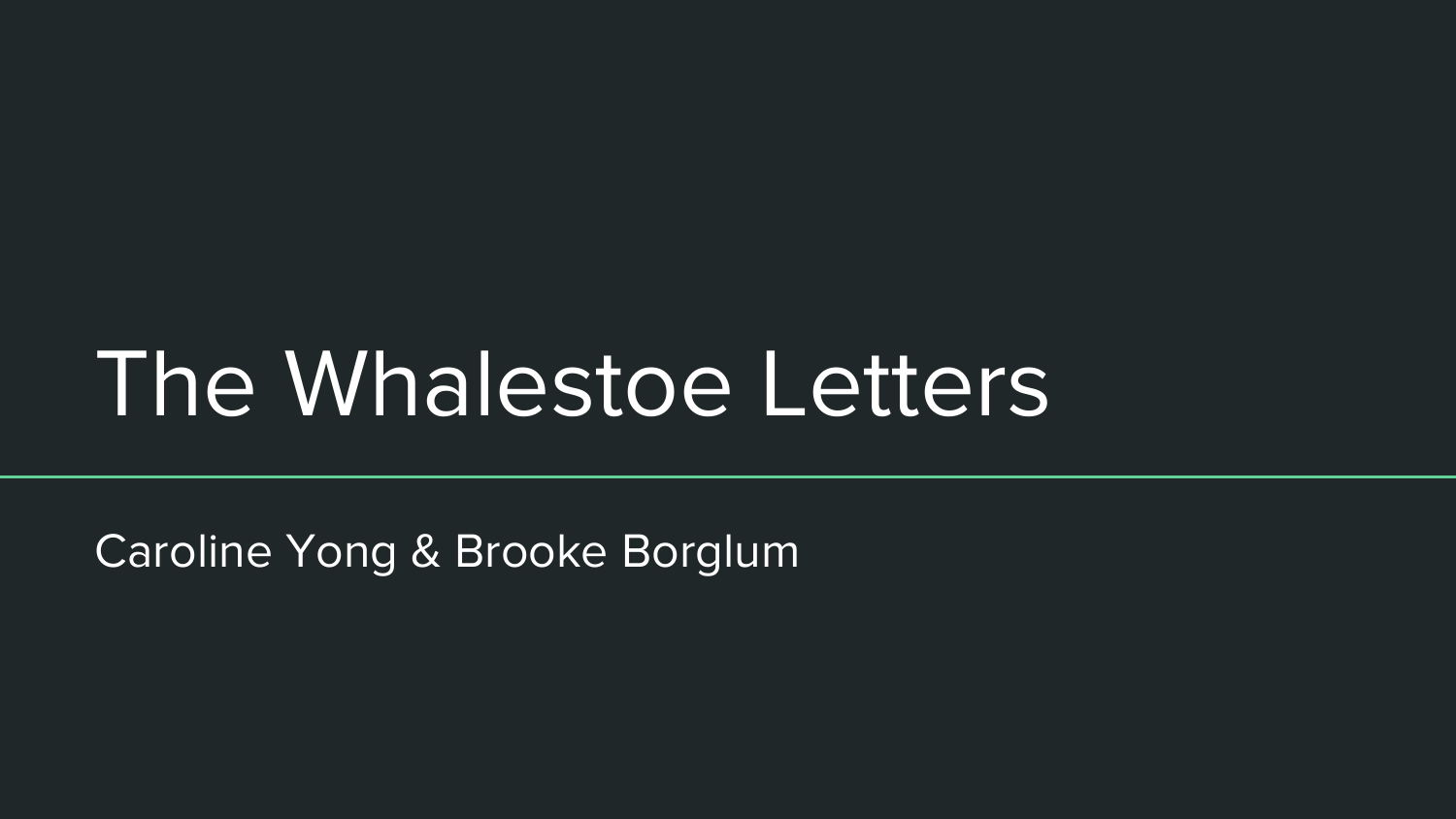#### Letters to Johnny from his mother Pelafina while she's institutionalized at The Three Attic Whalestoe Institute

Found in Appendix II Section E. The Three Attic Whalestoe Institute Letters (page 586-644), or alternatively in the separate novella The Whalestoe Letters, published in 2000.

Begins in July of 1982 while Johnny is still in foster families and ends in May of 1989 when Pelafina purportedly hangs herself.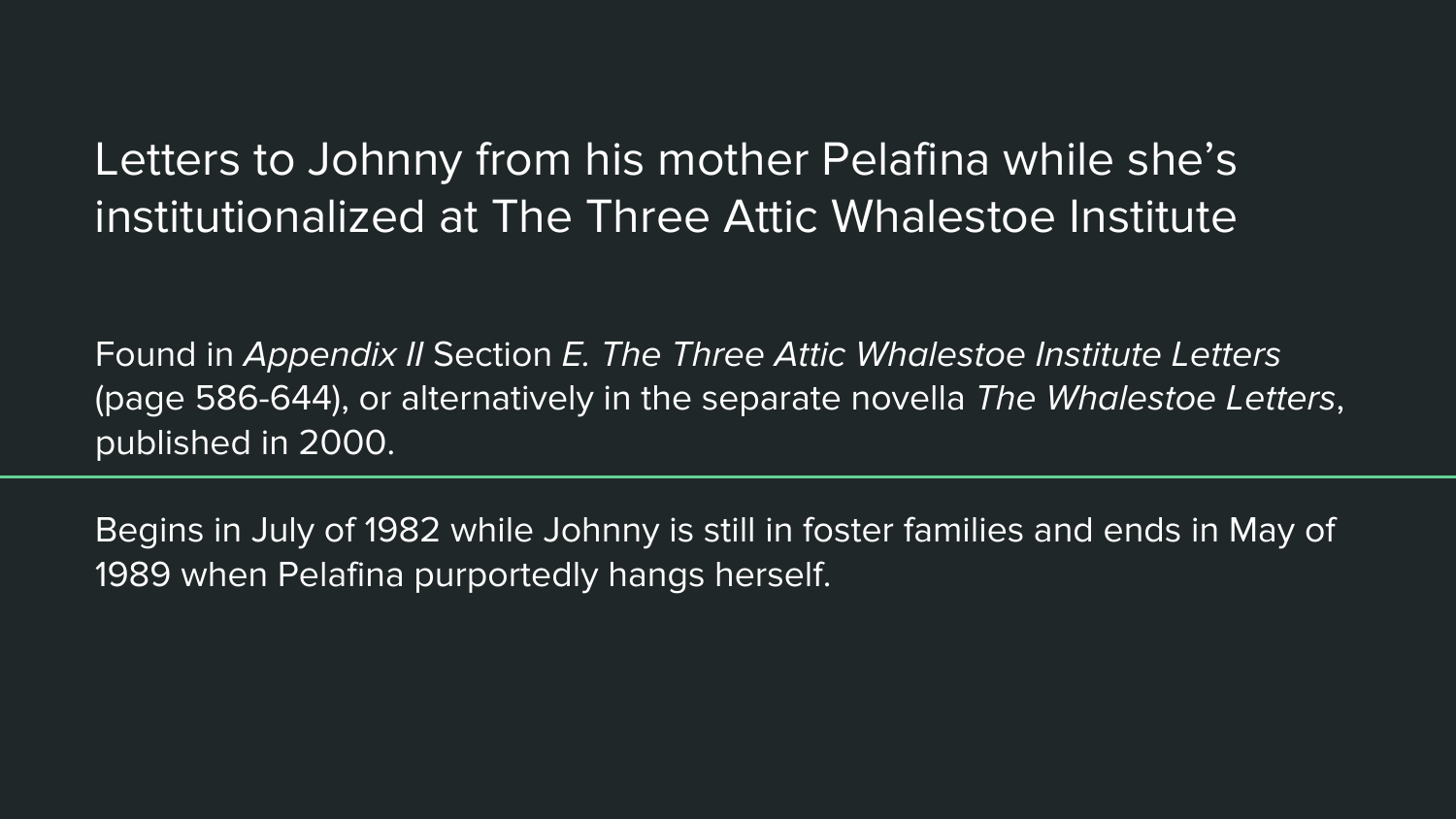### The Whalestoe Letters (Novella)

Additional 11 letters plus a Foreword by Walden D. Wyrhta (Information Specialist)

Walden Wyrhta plus his wife, Waheeda = WWW (World Wide Web) these extra works are meant to be analyzed/decoded on online forums

Two of the new letters "[play] with typography" (Pressman) Text in different angles like the House walls, large break between words (like on pg. 194- 195)

Pelafina Lièvre mistyped as "Ms. Livre. [sic]" Livre means "book" in French Emphasize connection between the letters and the House/book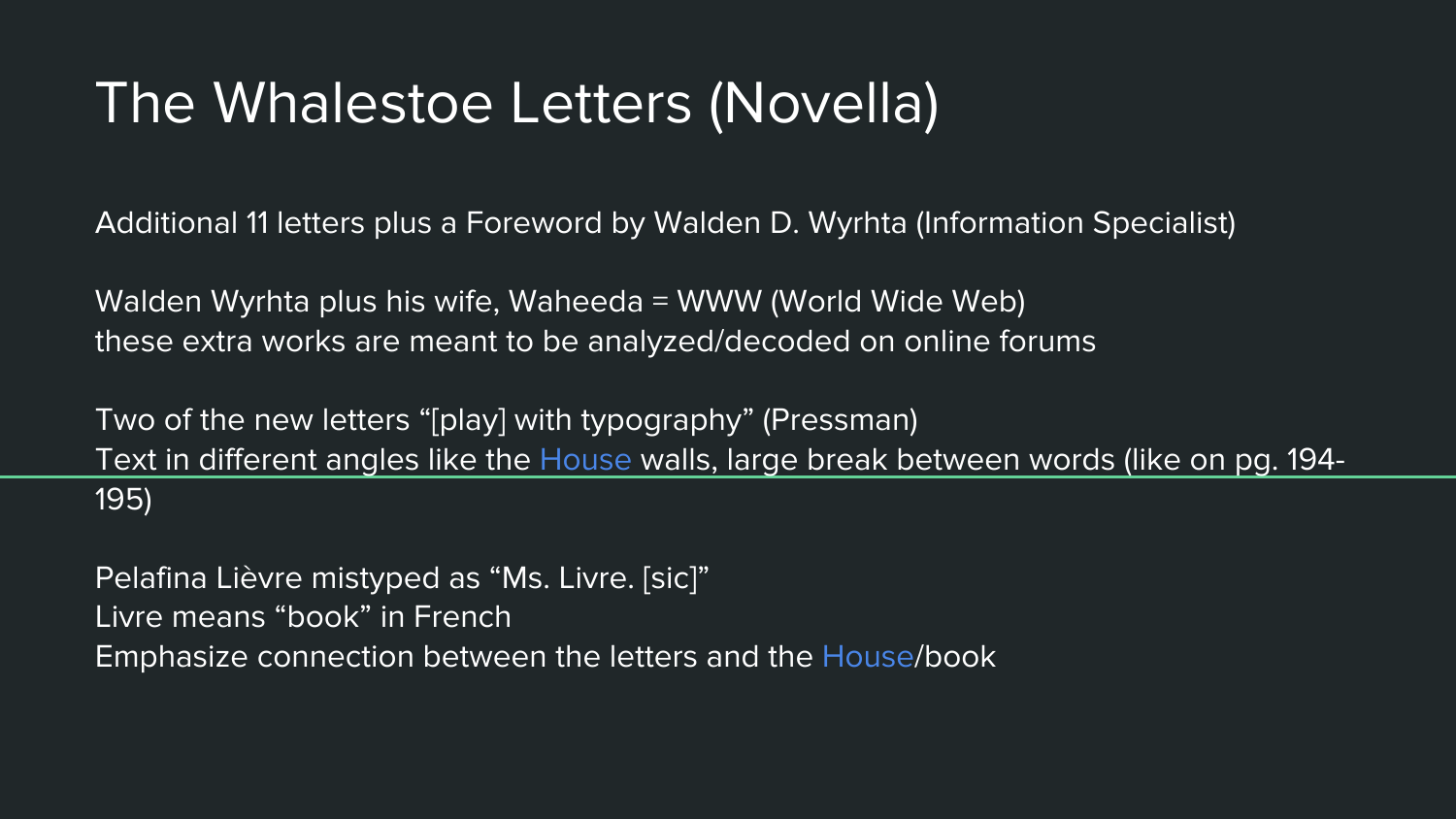#### Themes in the letters

Religion, sin, light, the future, words, interpretations, Greek mythology, sound, use of foreign languages (Spanish, French, Latin, Old English), hidden messages, Hell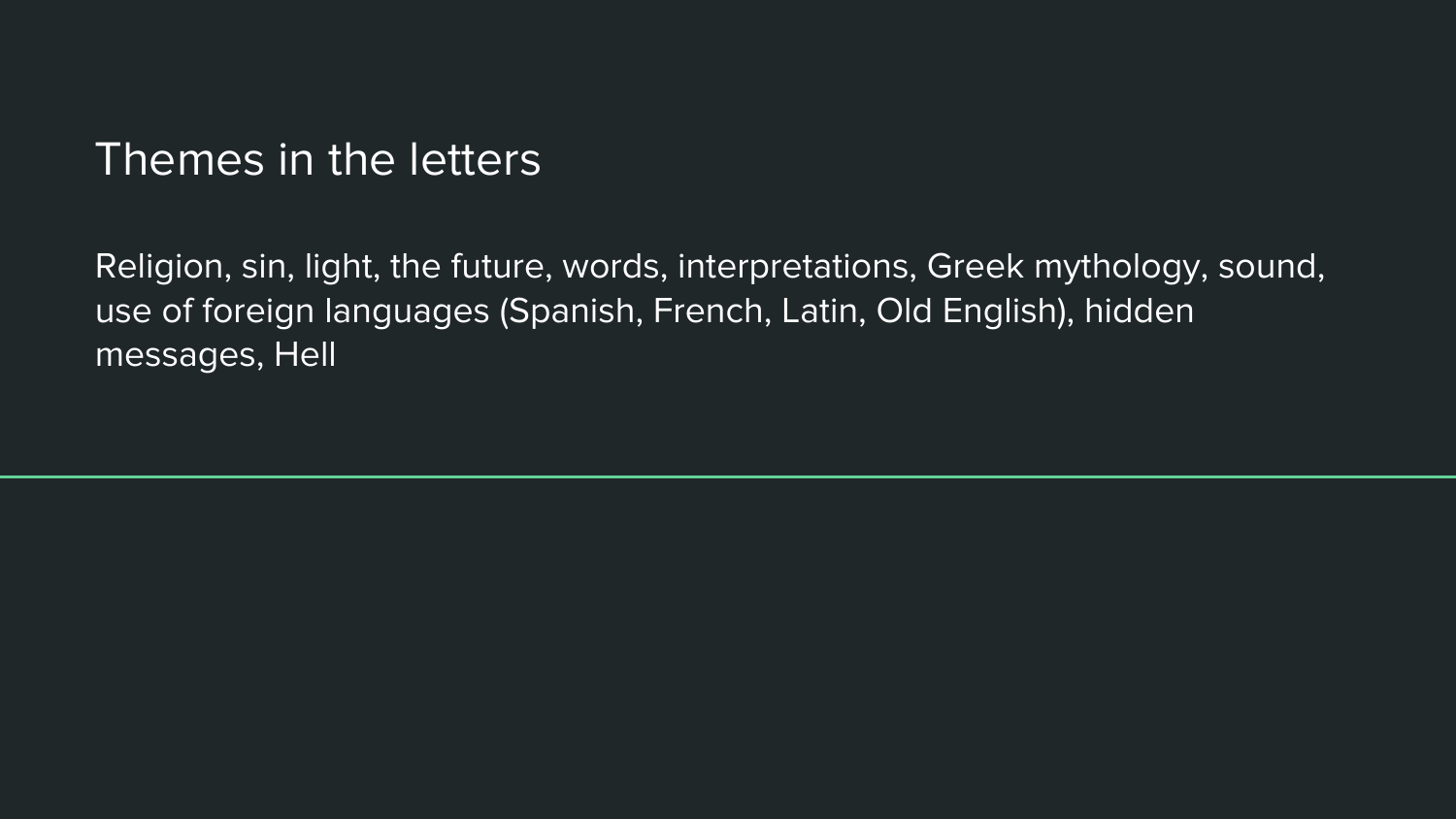#### Foreign Language Translations

This is really sad. Child of the gold. Great is the fear of the Lord before which the world stands still (from The Seafarer). This place is gone. Anger is a brief madness. Courage must be the greater, heart the bolder, spirit the greater, the more our strength is diminished. Shame be to him who thinks evil of it. I am not what I once was. If never you were yourself. I'm broken. Fortune favors the brave. The fright! Stairway wit. Look for me, take care of me, remember me. I am a stranger in this place without you. Of the gold, of the gold, "sorrowful."

Espirit de l'escalier = stairway wit; French; when you think of the perfect response after you've already left the room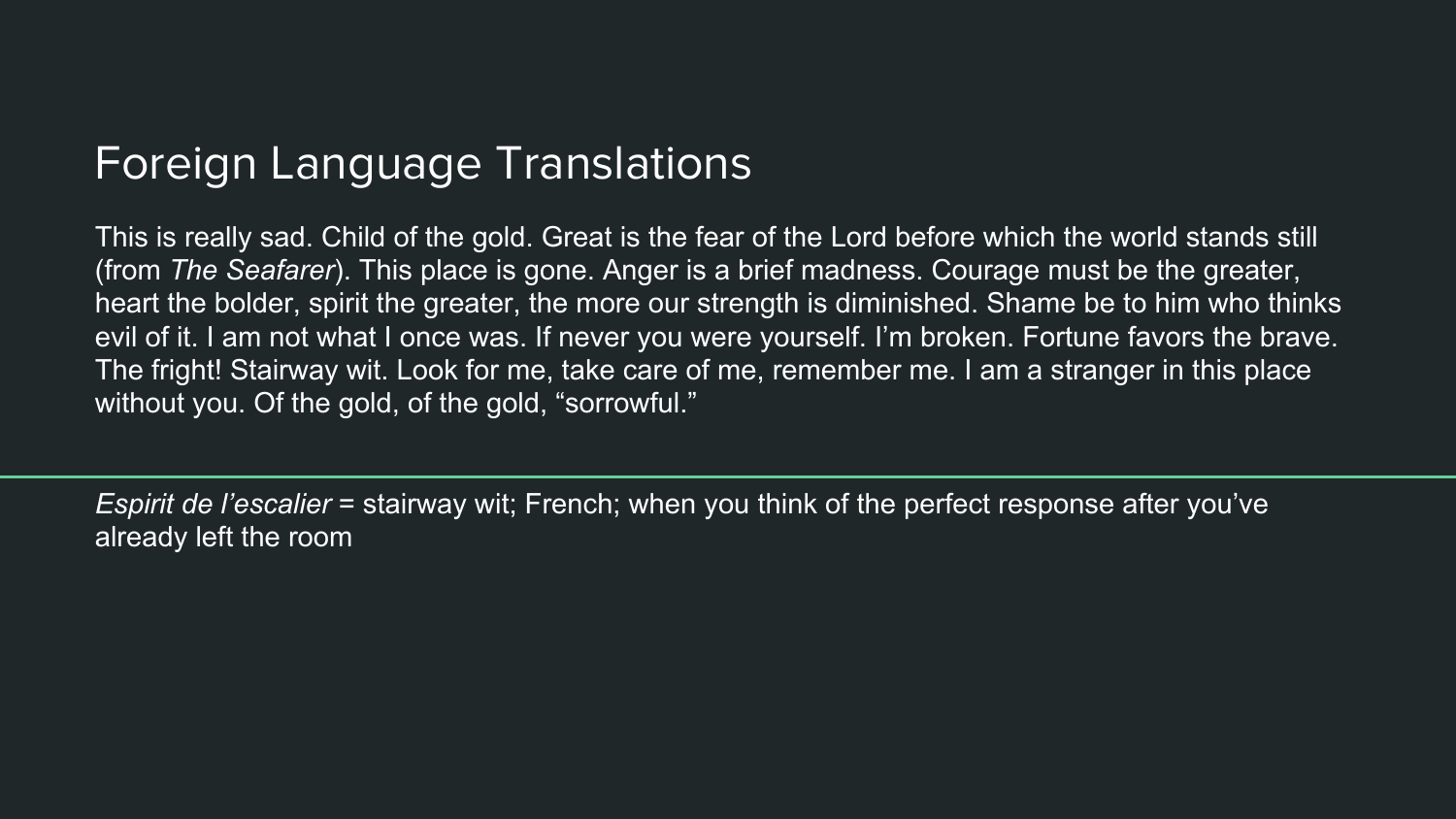#### Greek & Roman Mythology References

Mars, the Roman God of War; Ares in Greek; God of destruction and bloodshed but also viewed as a way to peace (pg 594)

Hades, Greek God of the underworld & the name of the underworld; Hecate, Greek Goddess of Hades; Acheron, the river of Hades; Clytemnestra, killed her husband Agamemnon and her husband's "war prize" Cassandra in Greek mythology (pg 597)

Apollo, the Greek & Roman God of music, truth and prophecy, healing, light, plague, poetry, and more; Odysseus, Greek king of Ithica and tragic hero in Homer's The Odyssey (also appears in The Iliad), known for his cunning; Hermes, the Greek God of transitions and boundaries and the patron of thieves, herdsmen, oratory and wit, literature and poetry…; Olympus, the Greek dwelling of the Gods (pg 599)

Styx, the Greek deity and river that forms the boundary between Earth & the Underworld; also the convergence of all the Underworld rivers (pg 600)

Orpheus, legendary Greek musician, poet, and prophet; known to be very charming; couldn't look behind him as he rescued his wife from the Underworld (but he did and his wife drowned in the Underworld's rivers and Orpheus killed himself)..."The way you...only looked twice...after all once was too much for Orpheus..." (pg 604)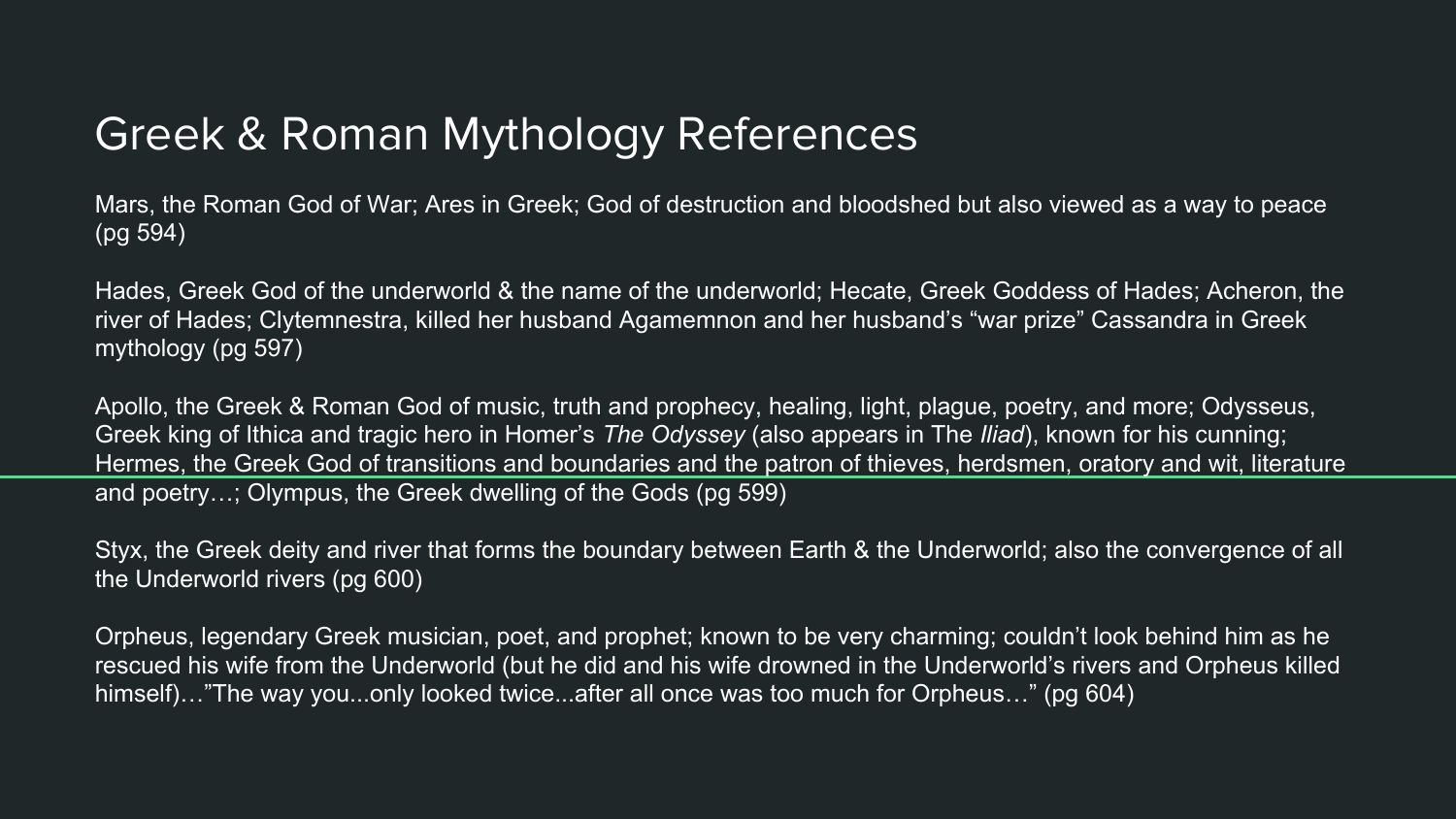### Letter: April 5, 1986 [Decoded] Page 615

"So sad really. So many years destroyed. Endless arrangements--re. zealous accommodations, medical prescriptions, & needless other wonders, however obvious--debilitating in deed; you ought understand--letting occur such evil? hardships, creating a monstrous mess really, a travesty for the ages, my ages."

"My dear Zampano, who did you lose?" or "King Zampano, who did you lose?" Noted that "re." means King in Latin...or could be taken as "Regarding Zampano, who did you lose?"

Connects to page 542 & 543: "A son to rend the dark" and "Perhaps in the margins of darkness, I could create a son who is not missing"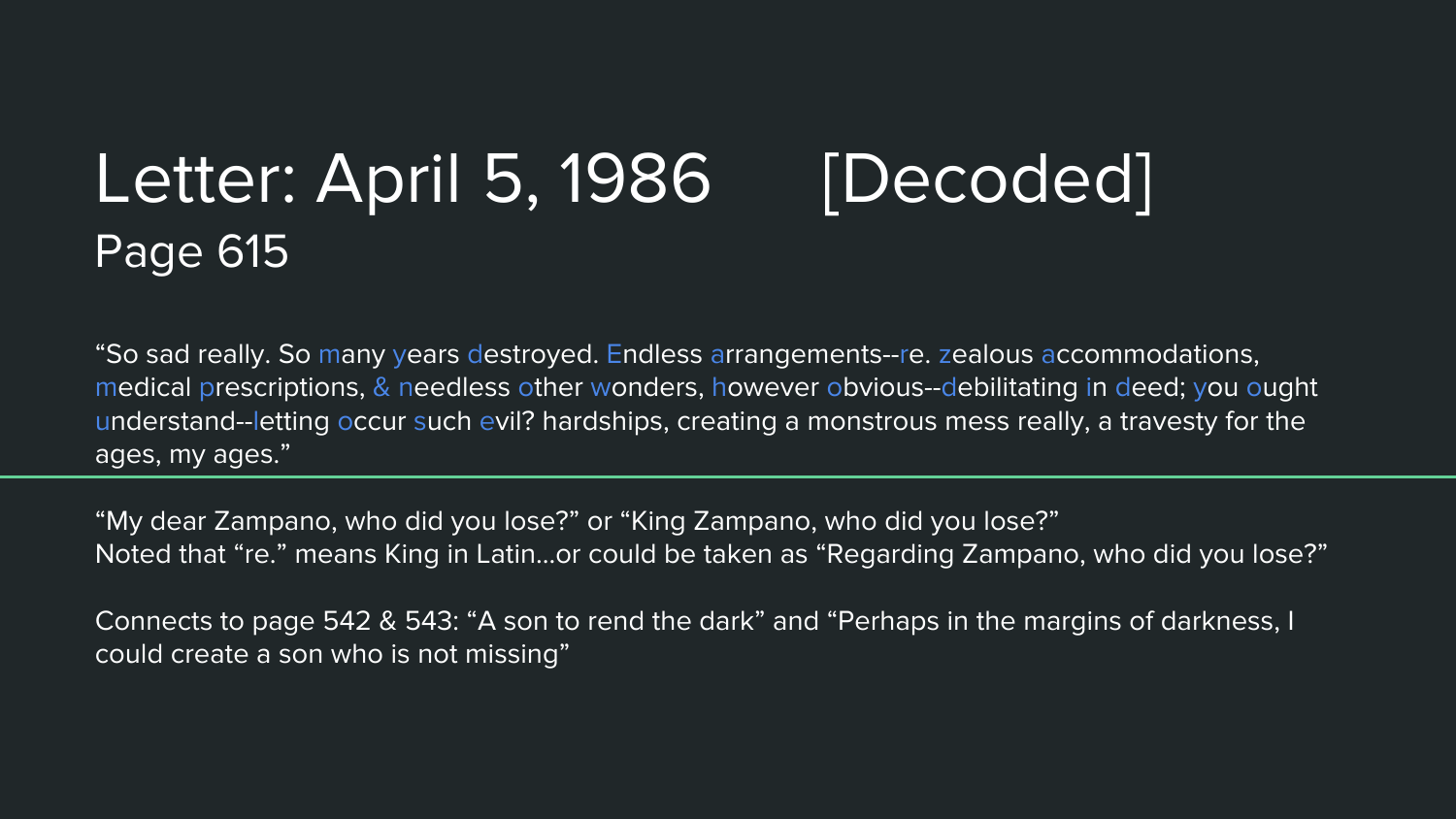## Letter: May 8, 1987 [Decoded]

"use the first letter of each word to build subsequent words and phrases" (619)

Dearest Johnny,

They have found a way to break me. Rape a fifty-six-year-old bag of bones. There is no worse and don't believe otherwise. The attendants do it. Others do it. Not every day. Not every week. Maybe not even every month. But they do it. Someone I don't know always comes. When it's dark. Late. I've learned not to scream. Screaming gave me hope and unanswered hope is shattered hope. Think of your Haitian. It is far saner to choose rape than shattered hope. So I submit and I drift. I let caprice and a certain degree of free association take me away. Sometimes I'm still away long after it's done. After he's gone, the stranger, the attendant, the custodian, the janitor cleaning man, waiting man, dirty MAN-- the night tidying up after him. I'm in hell giving into heaven where I sometimes think of your beautiful father with his dreamy wings and only then do I allow myself to cry. Not because your mother was raped again but because she loved so much what she could never have been allowed to keep. Such a silly girl. You must save me, Johnny. In the name of your father. I must escape this place or I will die.

I love you so much. You are all I have.

P.

(A FACE IN A CLOUD, NO TRACE IN THE CROWD.)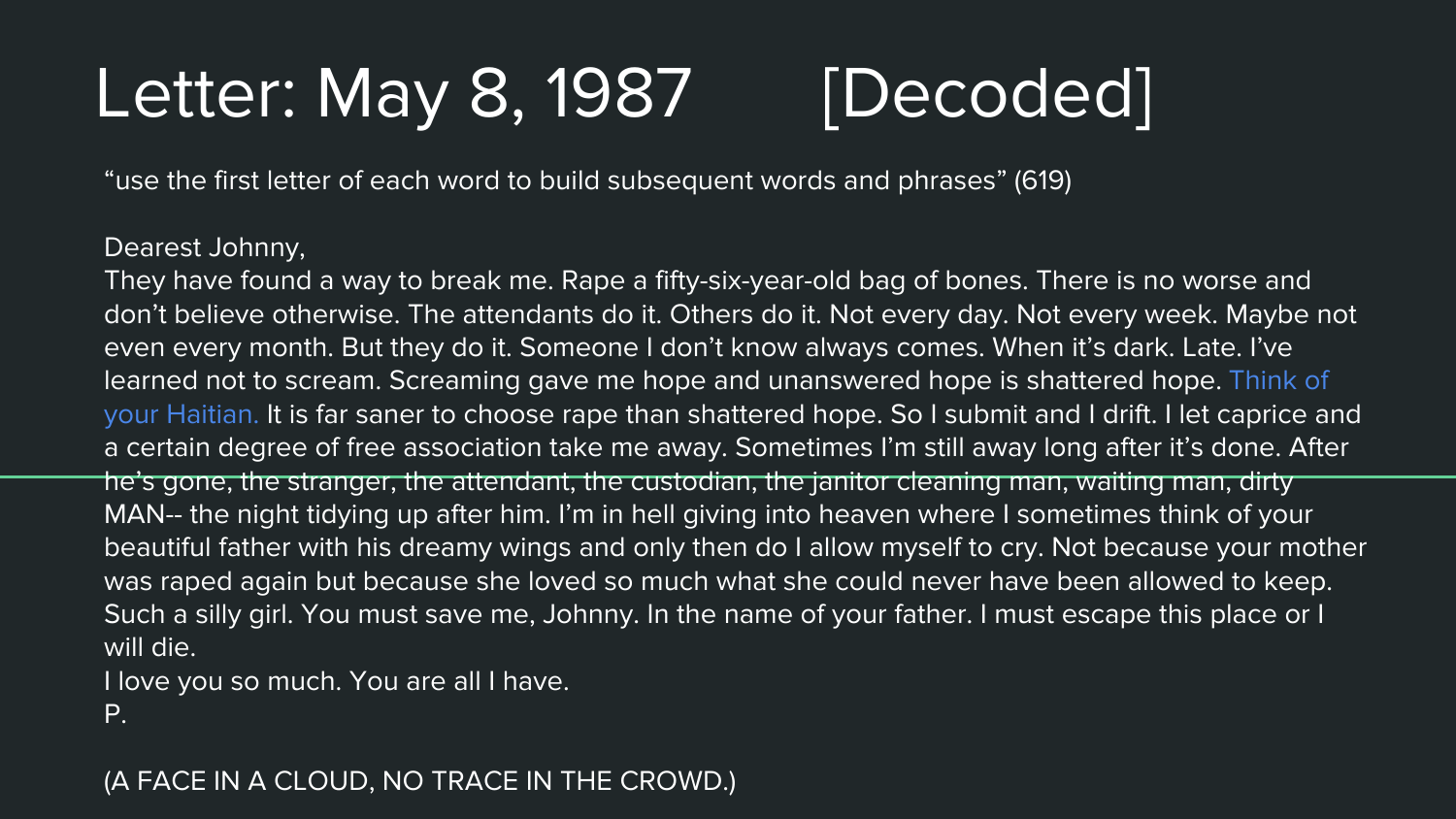#### After this letter...

Pelafina unleashes her strife in subsequent letters

Begins using "P." to sign the letters more frequently than "Mom" until several letters later

Letters become chaotic

Beforehand, a shift from "Mommy" to "Mom" when Johnny doesn't respond for a long time



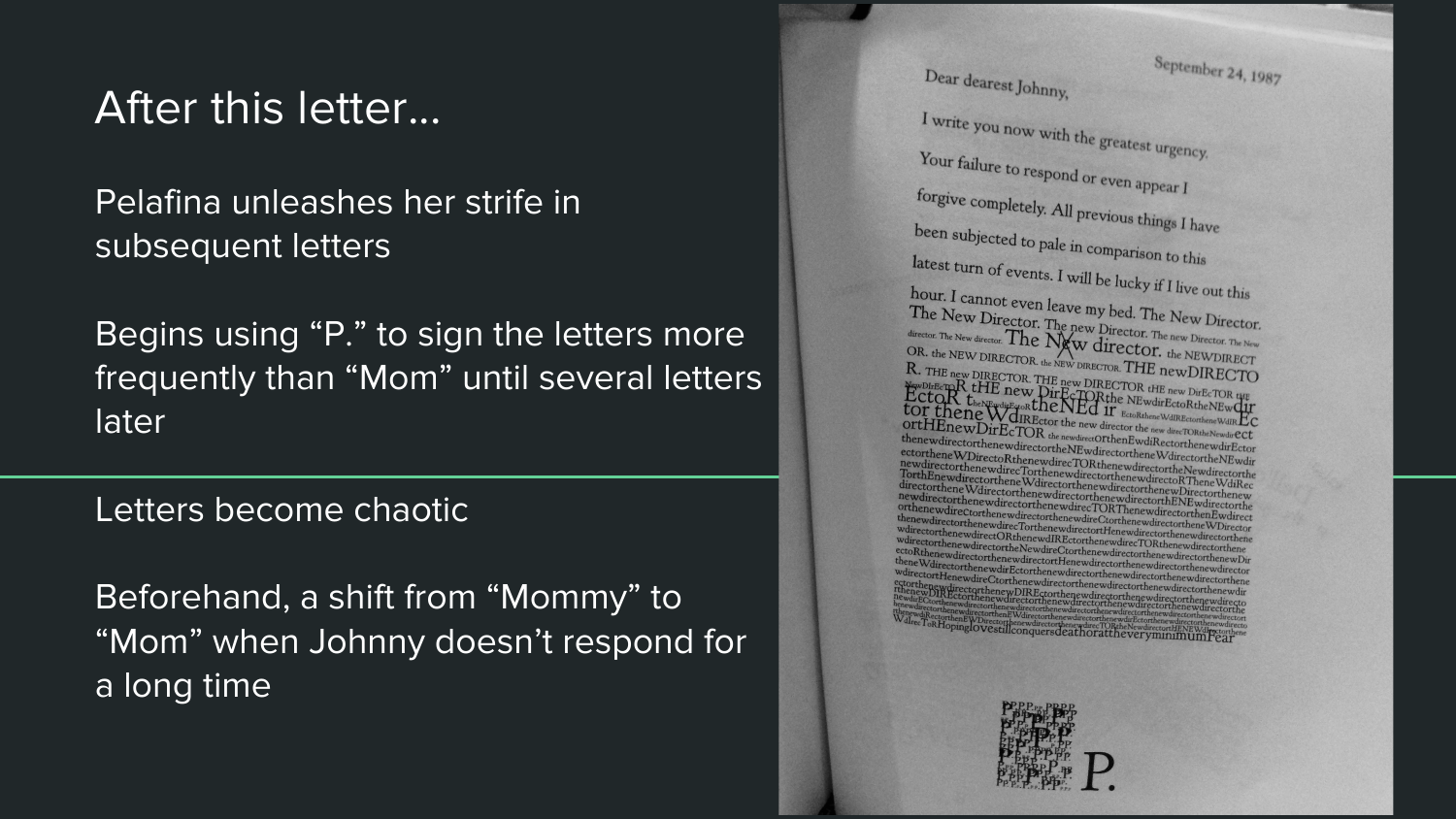#### Random

August 30, 1982: "Felicities my felix feline boy," Felicities is "the ability to find appropriate expression of one's thoughts" or "a particularly effective feature of a work of literature or art" or simply happiness; Felix & Felicity are names meaning "lucky;" Felix the Cat was a cartoon character from the silent film era reinvented multiple times until the 2000s. Notorious for being charming and very smart.

References several times to cats..."I'd hug you and tender you and shape you with sloppy wet kisses the way mother cats shape their cubs in the wild." (pg 587) "If only I could be there to lick your wounds...the young cub." (pg 590)

Uses "blistering" several times, as in "Heart blistering with love" (pg 599); worth noting because she burned Johnny when he was a boy

"Returning steadily to my former self, Practicing my smile in a mirror the way I did when I was a child," (pg 615)...Karen Green did this too

"My darling J, I remain your only Mary." Why the biblical reference? (pg 611)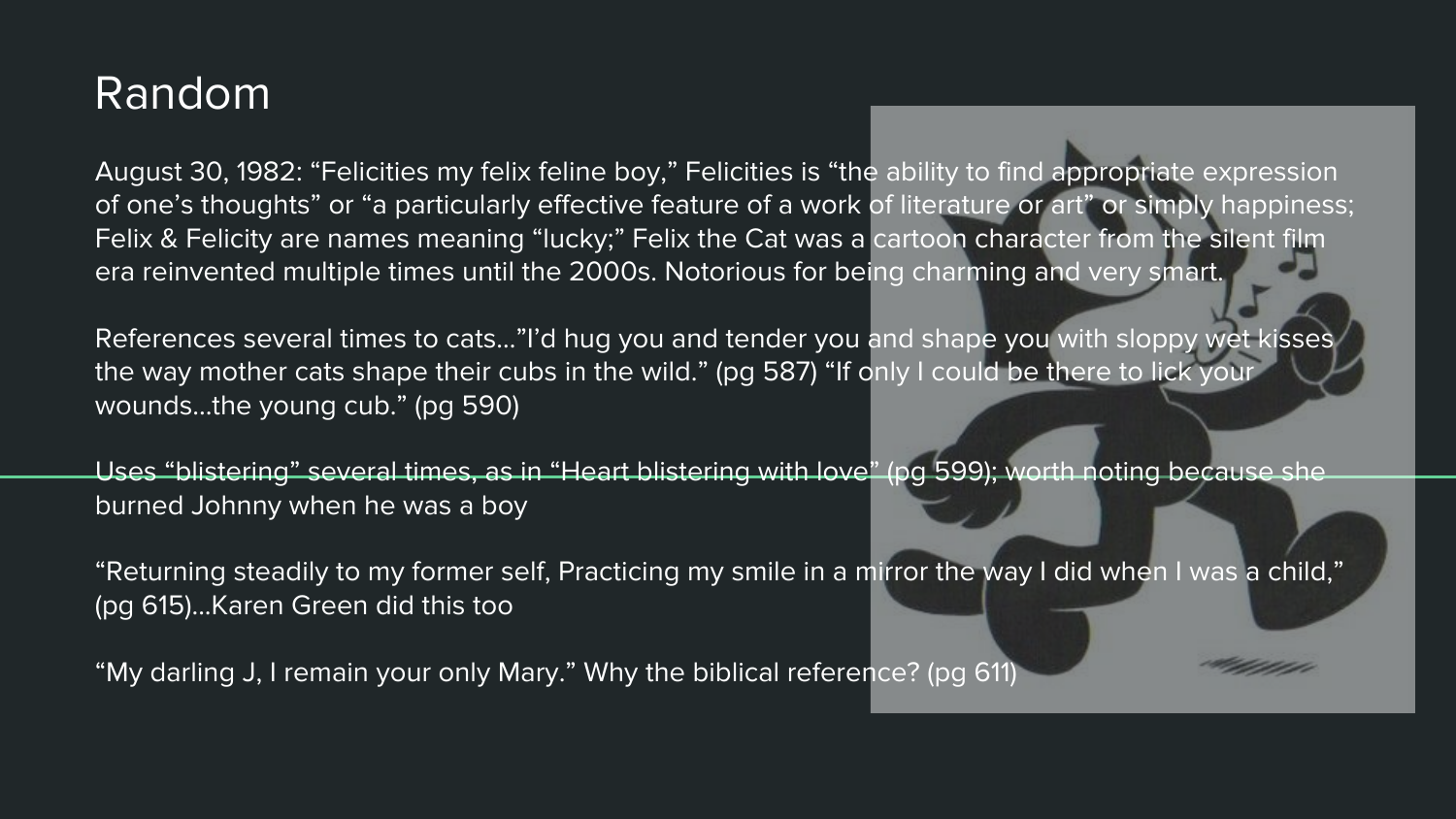#### Pelafina as an unreliable narrator

Obviously very intelligent (word usage, references to mythology, Shakespeare, poetry, use of codes, foreign languages)

But, she's in an insane asylum…"And now, without a doubt, you see your mother is mad" (pg 597) has double meaning...she is angry because Johnny has been beaten by his foster father, but she also is crazy.

Is anyone really abusing her or raping her? She is suspicious of the staff...they mock her (maybe) and put her pills in her food and water since she refuses to take them. They (possibly) aren't delivering her letters.

"When they murder me how will you feel?" (pg 619)

On page 635, she tells Johnny that she has no memory of his visiting her (this happened before as well...convinced the New Director had an actress impersonate her). She also notes that "the New Director is in fact none other than the Old Director"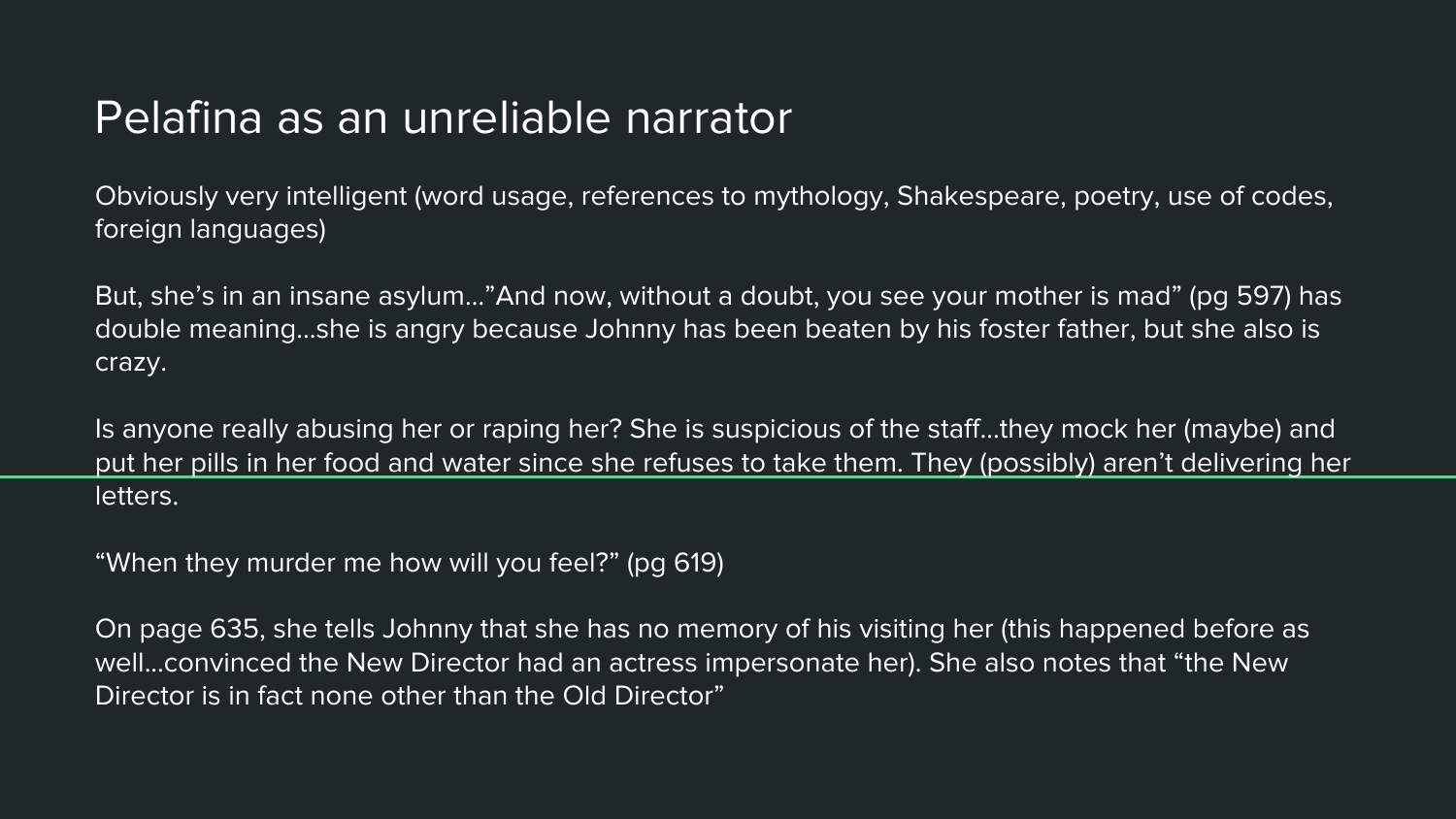#### Pelafina as an unreliable narrator

"I am hopelessly unreliable" (pg 636)

Hints multiple times that she fears she will never see Johnny again

Says multiple times that she loves him beyond death, and the like

On page 639, a letter from The Three Attic Whalestoe Institute stating that Pelafina's condition "may be on the decline again" and a month later his mother writes saying that "It's remarkable how much I continue to improve. For the first time ever, the Director has suggested I might even be able to leave."

On page 642, Pelafina's last letter to Johnny. She states that the "worker bees" have stolen her things, and that the Director didn't leave (he actually retired at the end of March). "There's something malicious in [The Director's] manner now, very slight, but noticeable just the same, a nasty, twisting wire woven into the fabric of an otherwise perfectly decent man." "Donnie will pick me up soon, very soon, but you my dear child, you should stay awhile. Do that for me. Mmmy."

On the next page, a letter from the Institute stating that the day after her last letter, she hung herself with her bed linen in her closet at 59 years old. The last page of this section states that there was a receipt of Johnny claiming "one jewelry" that was previously owned by his mother.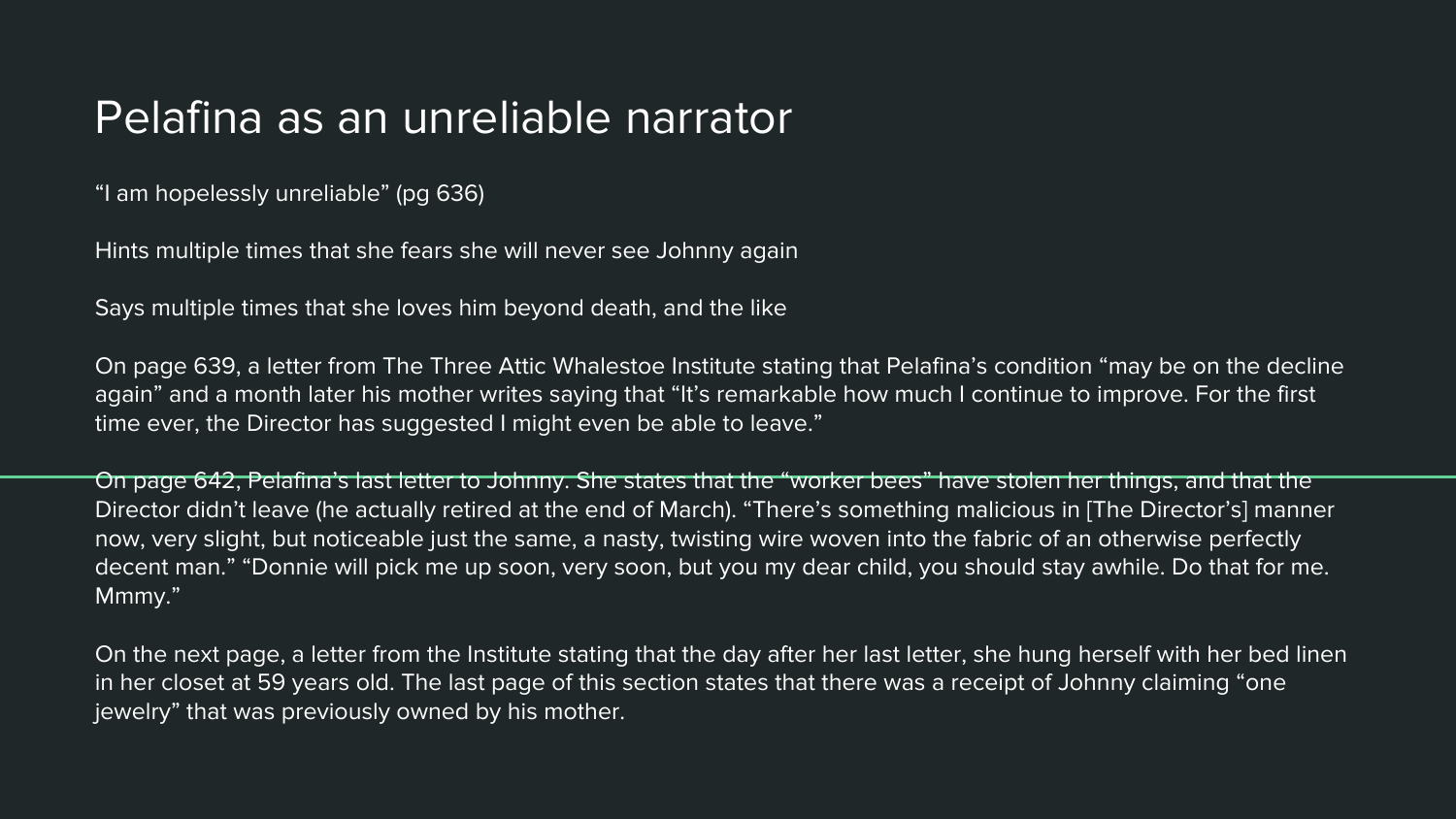## Pelafina as a Mother

Almost idolizes her son, constant praise: "I remain your only Mary" (pg. 611) "Your sentences cast spells." (599) "you divine and precious creature" (598)

Doesn't rebuke Johnny whenever he fights or runs away: "my cunning, resourceful little boy" (590) and "My little Viking warrior!" (595) However, she does prefer the use of words over fists: "Just remember words can exceed the might of all blows." (595)

"You don't need to be troubled by your mad mother. You need to build a new life, a solid life." (589) In constant need of Johnny: "my sun in winter, my reason in fog" (617) and "I must let you go. But it's hard. You're all I have." (607)

Considers herself a "silly girl" or like a "school girl in dark green knee socks" (591) vs. "A mother separated from her cub can be quite an angry thing." (612)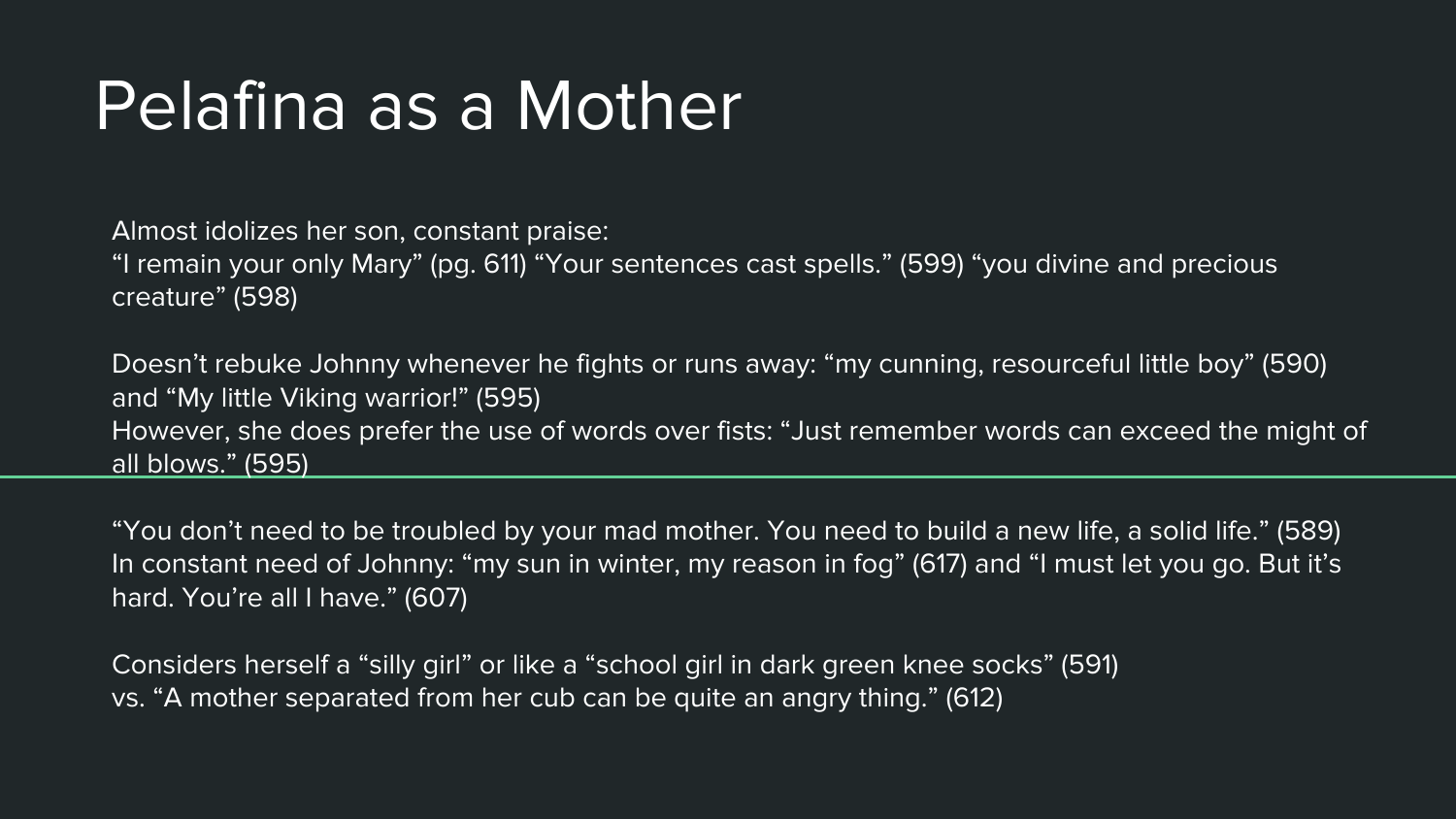### Pelafina's Influence on Johnny

"the mother's voice" (Timmer): absent mother figure (except through these occasional letters), voice of love and high expectations "my mother's words [...] encouraging and focusing my direction, a voice powerful enough to finally lift my wing and give me the strength to go." and "Coincidence gave an improbable curse new

resonance." (325)

"[Johnny's] tone and his prose style, especially the excessive lyricism, are certainly influenced by his mother's prose [...] Also Johnny's knowledge of poetry, philosophy and myths is not something he has only just picked up from Zampanò's manuscript, but is informed by his mother's interest in these matters" (Timmer)

"Get thee to your COED" (593) + Shakespeare reference

"You come from a long line of aggressors. Some valiant, many down right scoundrels." (594)

both enter a certain state of madness (hallucinations vs. paranoia) "Non sum qualis eram."  $\Rightarrow$  "I am not what I used to be." (72)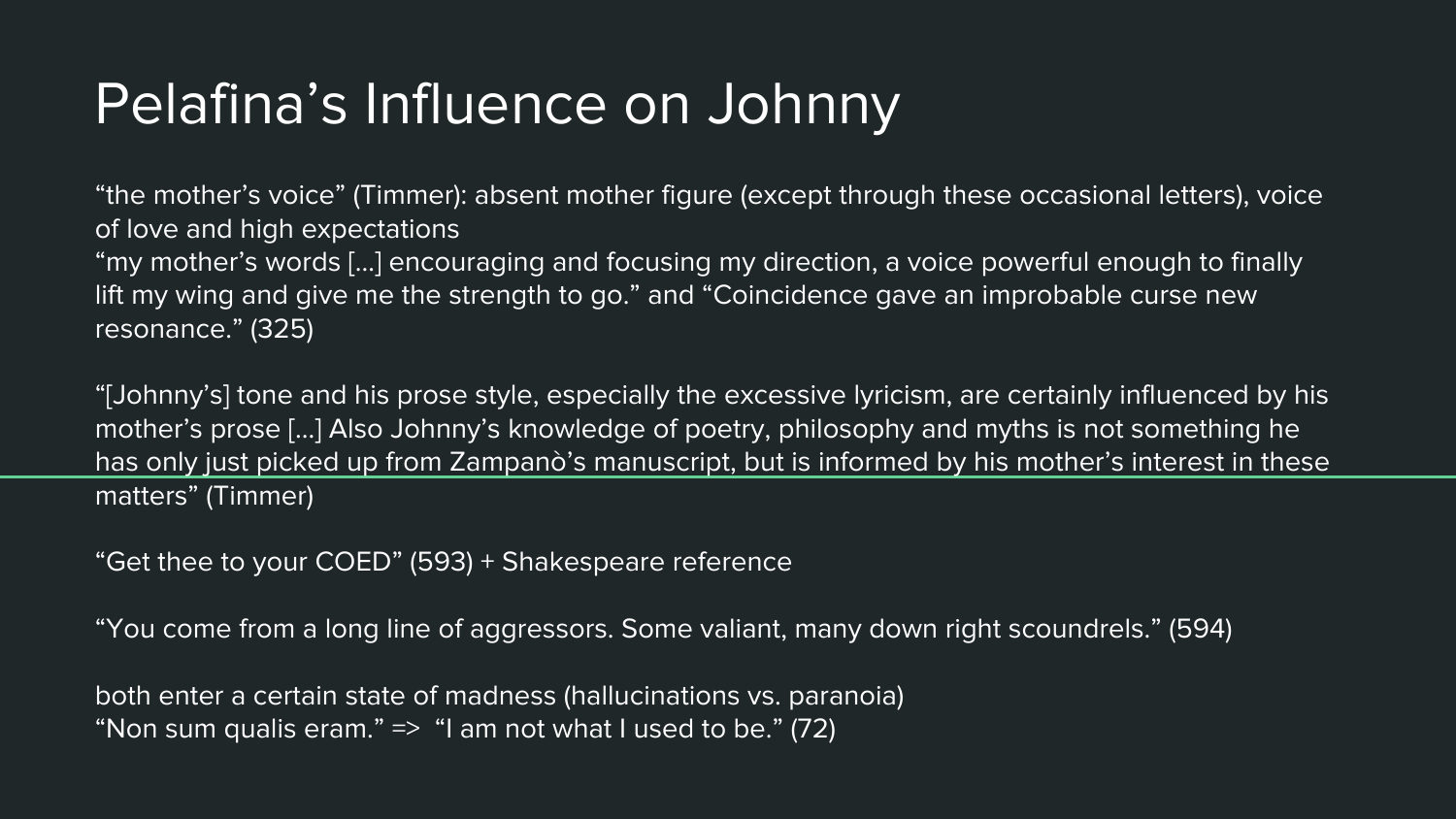## The Incident

Letter: January 3, 1988

Reveals the truth of the "accident" (burns from the pan oils)

The remorse, guilt Pelafina feels ("Forgive me.")

Letter: March 19, 1988

Reveals perhaps the source of Johnny Truant's trauma and the reason for Pelafina's sentence to the Whalestoe Institute

Pelafina's "gift" to her son

"some half-moon cuts on the back of your neck" (pg. 630) "long, bloody scratch on the back of my neck" (72)